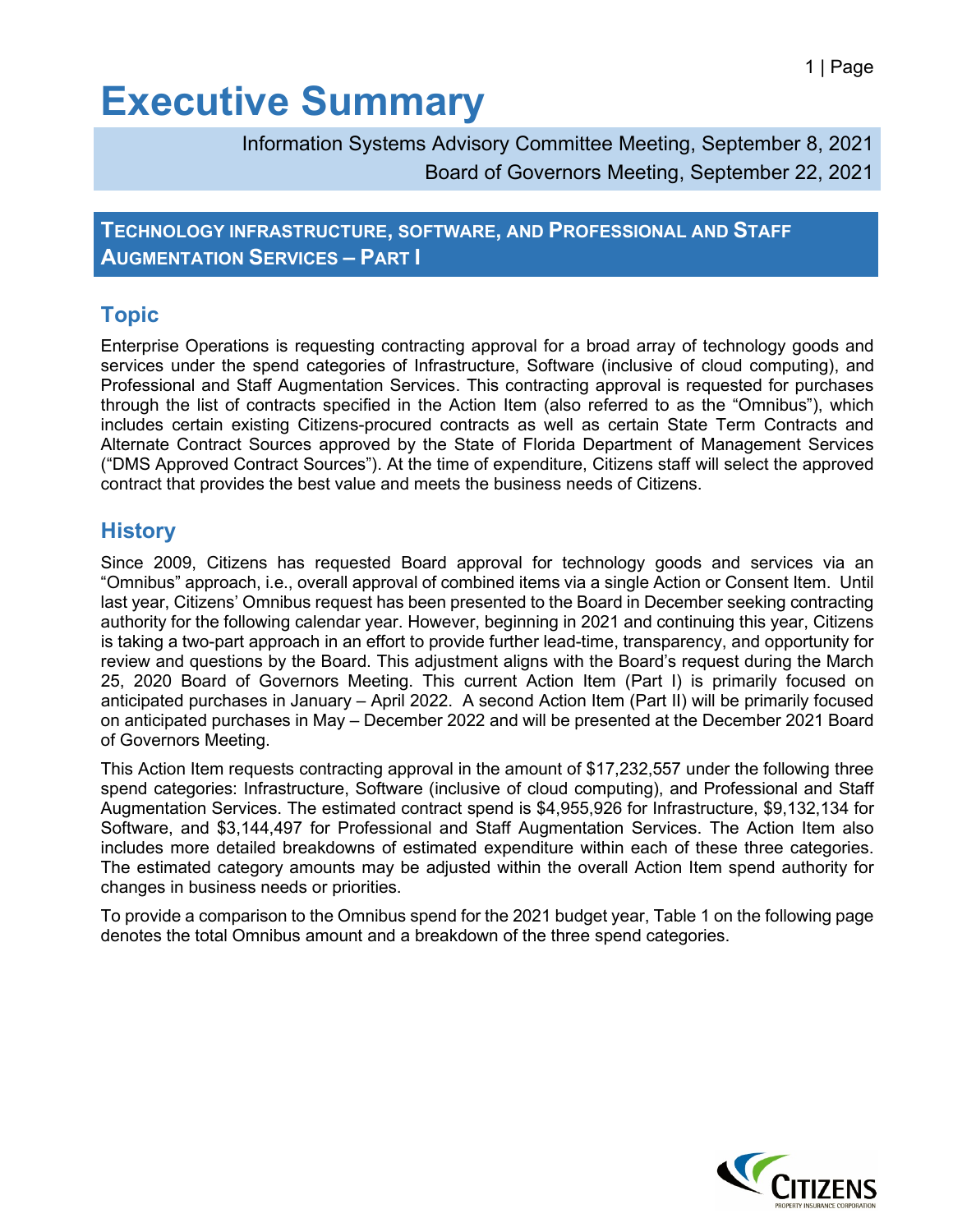# **Executive Summary**

Information Systems Advisory Committee Meeting, September 8, 2021 Board of Governors Meeting, September 22, 2021

#### *Table 1 – Budget Year 2021 to 2022 Omnibus Comparison*

| <b>Budget Year</b> | Title                                                                                                     | <b>Total Amount</b> | Infrastructure | Software    | <b>Professional Services</b> |
|--------------------|-----------------------------------------------------------------------------------------------------------|---------------------|----------------|-------------|------------------------------|
| 2021               | Technology Infrastructure, Software, and Professional and<br><b>Staff Augmentation Services - Part I</b>  | \$15,397,676        | \$6,453,422    | \$5,210,321 | \$3,733,933                  |
| 2021               | Technology Infrastructure, Software, and Professional and<br><b>Staff Augmentation Services - Part II</b> | \$11,185,785        | \$733,402      | \$8,898,551 | \$1,553,832                  |
| 2022               | Technology Infrastructure, Software, and Professional and<br><b>Staff Augmentation Services - Part I</b>  | \$17,232,557        | \$4,955,926    | \$9,132,134 | \$3,144,497                  |

Contracting approval is requested for the list of contracts specified within the Action Item. The listed contracts include existing Citizens-procured contracts and DMS Approved Contract Sources.

This Omnibus approach to Board approval of Technology Infrastructure, Software, and Professional and Staff Augmentation purchases is crucial within the information technology space for a variety of considerations. Volume is one consideration for this approach. Without this one item, Enterprise Operations would take upwards of thirty-two separate Action Items for Board approval in its place. Transparency is another consideration for this approach. While Citizens seeks Board approval for purchases in excess of \$100,000, this Omnibus approach allows transparency to collective spend under these contracts by including spend under individual procurements that are beneath the \$100,000 threshold for Board approval. Finally, urgent and critical needs are another consideration for this approach. While Citizens maintains a thorough and robust planning and budgeting process, unplanned support, maintenance, or professional services are sometimes necessary to ensure business continuity and operations within the organization. This Omnibus approach provides the necessary Board authority for Citizens staff to move forward with critical IT purchases timely and efficiently using the approved contracts and spend.

To effect a procurement under the Omnibus, IT makes a request to Citizens' Vendor Management and Purchasing department ("VMAP"). VMAP then initiates a procurement of the requested products or services consistent with Citizens' Purchasing Policy, State of Florida procurement laws, State Term Contracts, and Alternate Contract Sources approved by the State of Florida Department of Management Services. Each procurement decision is made based upon "best value" selection criteria that includes price, vendor experience, quality, functionality, integration, indirect costs, and delivery/implementation timelines. In order for VMAP to process an IT procurement request and to ensure that the spend associated with such a request is consistent with the Omnibus, VMAP requires IT to submit a procurement justification, the budgeted amount, and a line item number that corresponds to the Omnibus line item detail. VMAP then validates the IT procurement request against the budget and against an Omnibus spend tracker to ensure available spend remains prior to conducting the procurement. Once the procurement is completed and to avoid exceeding the Board's spend approval for the Omnibus, VMAP records and tracks the committed spend.

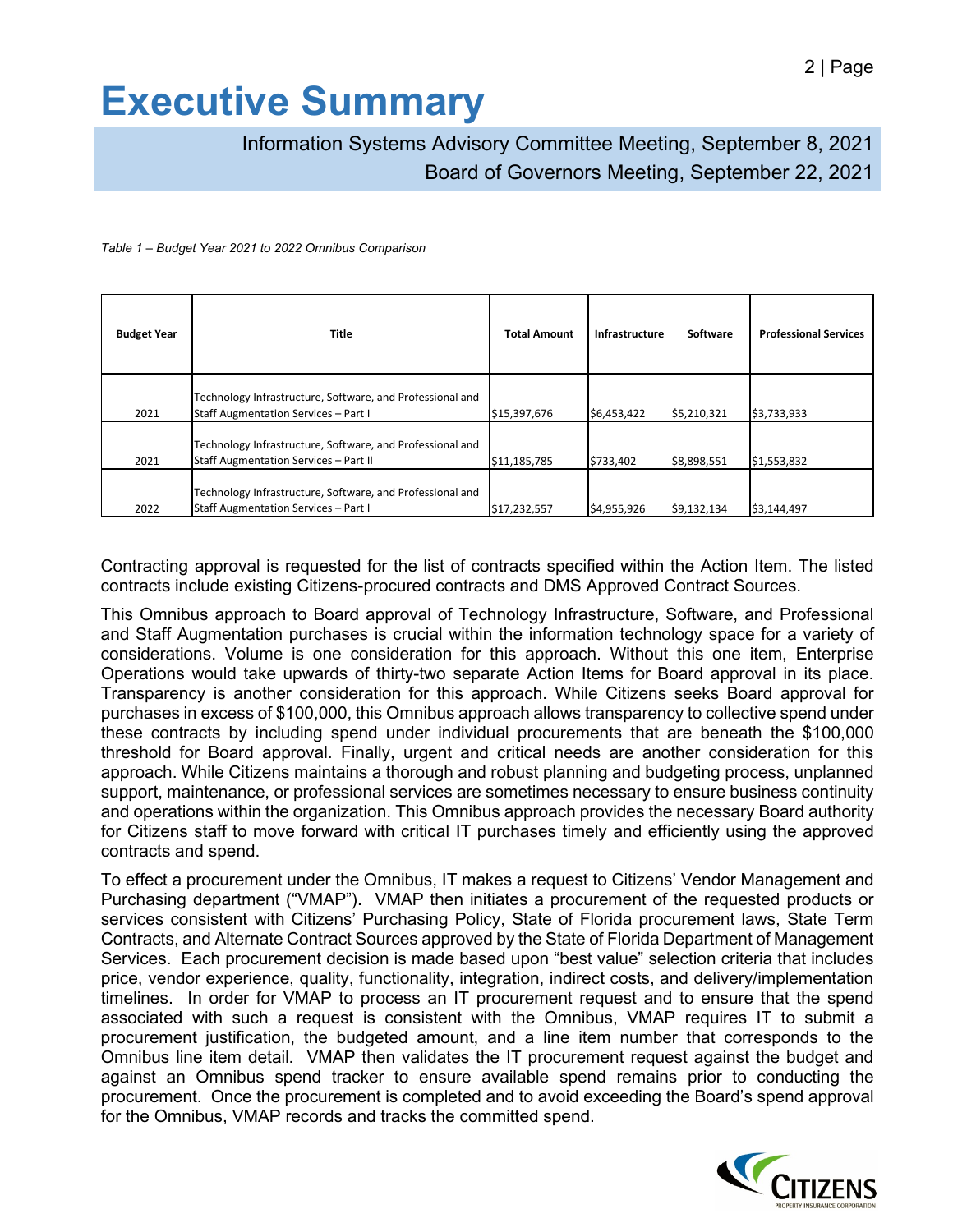# **Executive Summary**

Information Systems Advisory Committee Meeting, September 8, 2021 Board of Governors Meeting, September 22, 2021

## **Recommendation**

If approved at its September 8, 2021 meeting, the Information Systems Advisory Committee recommends that the Board of Governors:

- a) Approve the Technology Infrastructure, Software, and Professional and Staff Augmentation Services – Part I contract for an amount not to exceed 17,232,557, as set forth in this Action Item; and,
- b) Authorize staff to take any appropriate or necessary action consistent with this Action Item.

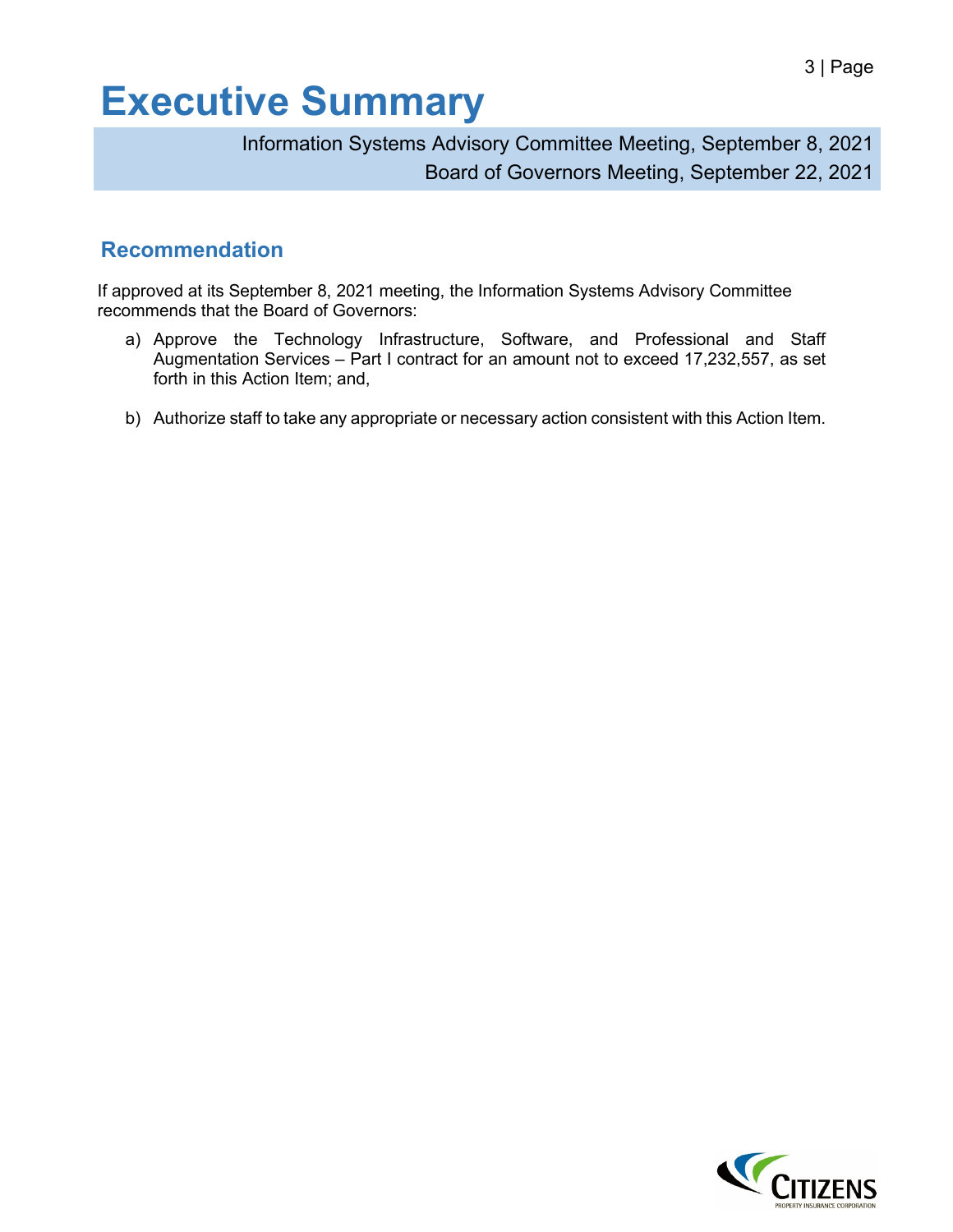|                                                                                                                                                                                                                                                                                                                                                                                                                                                                                                                                                                                                                                                       | $4 P$ age<br>Information Systems Advisory Committee Meeting, September 8, 2021<br>Board of Governors Meeting, September 22, 2021                                                                                                                                                                                                                                                                                         |  |  |  |
|-------------------------------------------------------------------------------------------------------------------------------------------------------------------------------------------------------------------------------------------------------------------------------------------------------------------------------------------------------------------------------------------------------------------------------------------------------------------------------------------------------------------------------------------------------------------------------------------------------------------------------------------------------|--------------------------------------------------------------------------------------------------------------------------------------------------------------------------------------------------------------------------------------------------------------------------------------------------------------------------------------------------------------------------------------------------------------------------|--|--|--|
|                                                                                                                                                                                                                                                                                                                                                                                                                                                                                                                                                                                                                                                       |                                                                                                                                                                                                                                                                                                                                                                                                                          |  |  |  |
| <b>EXACTION ITEM</b>                                                                                                                                                                                                                                                                                                                                                                                                                                                                                                                                                                                                                                  | □ CONSENT ITEM                                                                                                                                                                                                                                                                                                                                                                                                           |  |  |  |
| $\boxtimes$ New Contract                                                                                                                                                                                                                                                                                                                                                                                                                                                                                                                                                                                                                              | $\Box$ Contract Amendment                                                                                                                                                                                                                                                                                                                                                                                                |  |  |  |
| $\Box$ Contract Amendment                                                                                                                                                                                                                                                                                                                                                                                                                                                                                                                                                                                                                             | $\Box$ Existing Contract Extension                                                                                                                                                                                                                                                                                                                                                                                       |  |  |  |
| □ Other______________                                                                                                                                                                                                                                                                                                                                                                                                                                                                                                                                                                                                                                 | □ Existing Contract Additional Spend                                                                                                                                                                                                                                                                                                                                                                                     |  |  |  |
|                                                                                                                                                                                                                                                                                                                                                                                                                                                                                                                                                                                                                                                       | □ Previous Board Approval                                                                                                                                                                                                                                                                                                                                                                                                |  |  |  |
|                                                                                                                                                                                                                                                                                                                                                                                                                                                                                                                                                                                                                                                       | $\Box$ Other $\Box$                                                                                                                                                                                                                                                                                                                                                                                                      |  |  |  |
|                                                                                                                                                                                                                                                                                                                                                                                                                                                                                                                                                                                                                                                       |                                                                                                                                                                                                                                                                                                                                                                                                                          |  |  |  |
| Action Items: Items requiring detailed explanation to the Board. When a requested action item is a day-to-day<br>operational item or unanimously passed through committee it may be moved forward to the board on the Consent Index.<br>□ Move forward as Consent: This Action item is a day-to-day operational item, unanimously passed<br>through committee or qualifies to be moved forward on the Consent Index.<br><b>Consent Items:</b> Items not requiring detailed explanation to the Board of Governors. Consent items are contract<br>extensions, amendments or additional spending authorities for items previously approved by the Board. |                                                                                                                                                                                                                                                                                                                                                                                                                          |  |  |  |
| <b>Purpose/Scope</b>                                                                                                                                                                                                                                                                                                                                                                                                                                                                                                                                                                                                                                  | This Action Item seeks Board approval to use the specified contract sources to<br>purchase technology infrastructure and related services, software and related<br>services, and professional and staff augmentation services which have been<br>identified by Citizens staff as being required to support Citizens' business needs.                                                                                     |  |  |  |
| Contract ID                                                                                                                                                                                                                                                                                                                                                                                                                                                                                                                                                                                                                                           | Technology Infrastructure, Software, and Professional<br>and Staff Augmentation Services - Part I                                                                                                                                                                                                                                                                                                                        |  |  |  |
|                                                                                                                                                                                                                                                                                                                                                                                                                                                                                                                                                                                                                                                       | Contracting approval in the amount of \$17,232,577 is requested to provide for a<br>broad array of technology goods and services under the spend categories of<br>Infrastructure, Software (inclusive of cloud computing), and Professional and Staff<br>Augmentation Services. Staff requests Board approval to utilize the following<br>contract sources as needed to best provide for the business needs of Citizens: |  |  |  |
|                                                                                                                                                                                                                                                                                                                                                                                                                                                                                                                                                                                                                                                       | <b>Citizens-Procured Contracts</b>                                                                                                                                                                                                                                                                                                                                                                                       |  |  |  |
|                                                                                                                                                                                                                                                                                                                                                                                                                                                                                                                                                                                                                                                       | 11-09-0131-01 Software License Agreement with Guidewire, having a term<br>of July 21, 2011 - July 20, 2022, with nine 1-year renewals                                                                                                                                                                                                                                                                                    |  |  |  |
|                                                                                                                                                                                                                                                                                                                                                                                                                                                                                                                                                                                                                                                       | 11-09-0131-02 Consulting Services Agreement with Guidewire, having a<br>term of July 21, 2011 - July 20, 2023, with one 3-year renewal                                                                                                                                                                                                                                                                                   |  |  |  |
|                                                                                                                                                                                                                                                                                                                                                                                                                                                                                                                                                                                                                                                       | 15-15-0019-01 through 15-15-0019-24 Contingent Staffing Services,<br>having a term of December 21, 2015 - December 20, 2023, with two 1-<br>year renewals                                                                                                                                                                                                                                                                |  |  |  |

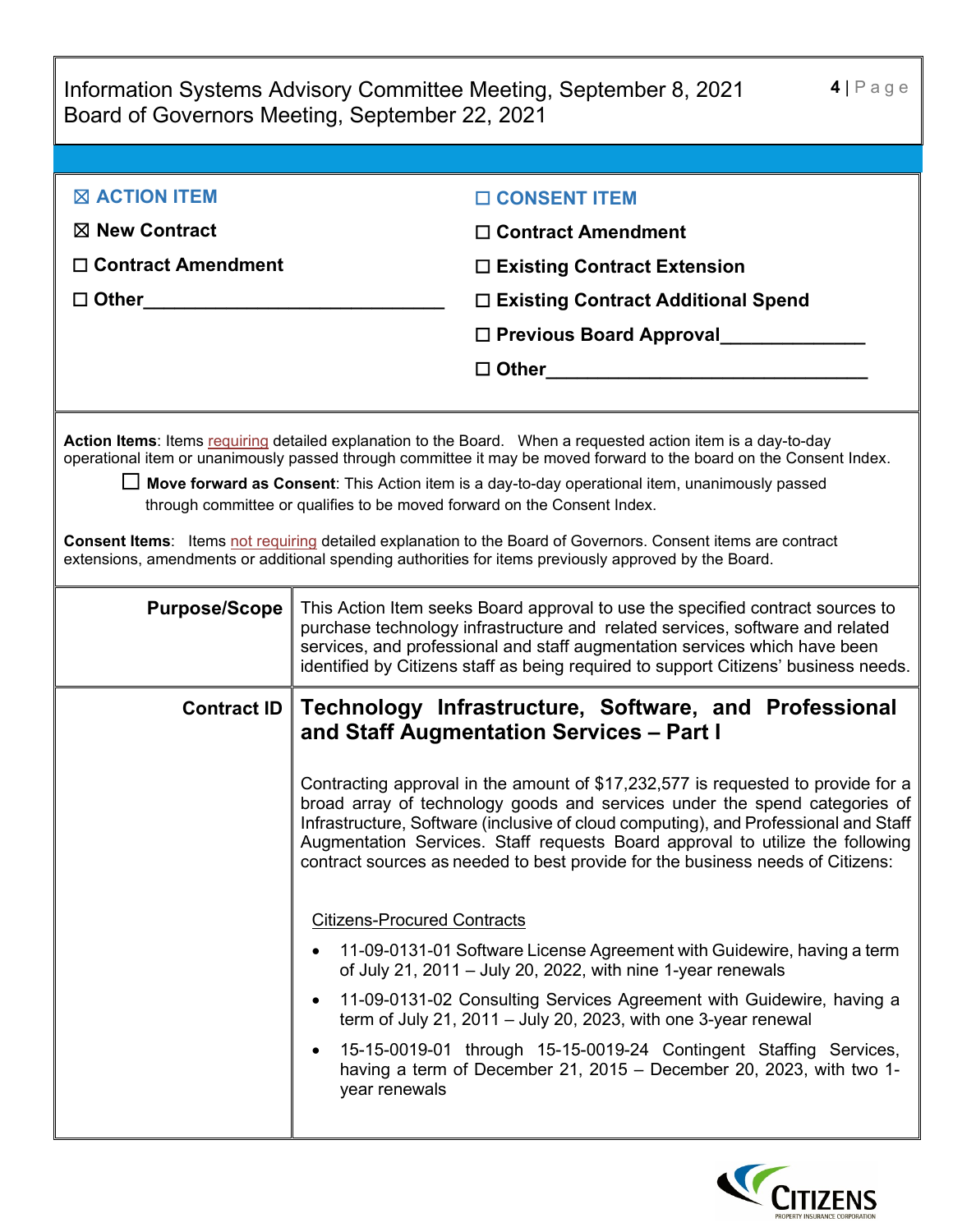Information Systems Advisory Committee Meeting, September 8, 2021 Board of Governors Meeting, September 22, 2021

| State Term Contracts and Alternate Contract Sources approved by the State<br>of Florida Department of Management Services                                                                                                                                                                                                                                                                                                                                                                                           |
|---------------------------------------------------------------------------------------------------------------------------------------------------------------------------------------------------------------------------------------------------------------------------------------------------------------------------------------------------------------------------------------------------------------------------------------------------------------------------------------------------------------------|
| The following contract vehicles have end dates which may be extended by the<br>lead contracting entity.                                                                                                                                                                                                                                                                                                                                                                                                             |
| 180233-001-ACS and 180233-002-ACS Oracle Products and Services -<br>November 30, 2023, with up to 5-years of renewals available                                                                                                                                                                                                                                                                                                                                                                                     |
| 252-GSA Schedule 70 Information Technology Equipment, Software, and<br>٠<br>Services - End dates vary by contract under GSA Schedule 70 (In<br>accordance with the State of Florida Department of Management<br>Services Alternate Source Instructions, Citizens will purchase<br>commodities and contractual services from State Term Contracts<br>procured by the State of Florida Department of Management Services<br>that are listed in this section, if available, prior to utilizing 252-GSA<br>Schedule 70) |
| 43210000-US-16-ACS Technology Products, Services, Solutions, and<br>٠<br>Related Products and Services - April 30, 2023                                                                                                                                                                                                                                                                                                                                                                                             |
| 43211500-WSCA-15-ACS Computer Equipment, Peripherals,<br>and<br>Services - July 31, 2022                                                                                                                                                                                                                                                                                                                                                                                                                            |
| 43220000-NASPO-19-ACS Data Communications Products and Services<br>- September 30, 2024, with two 1-year renewal options                                                                                                                                                                                                                                                                                                                                                                                            |
| 43230000-15-01 Microsoft Premier Support and Consulting Services -<br>٠<br>August 24, 2024                                                                                                                                                                                                                                                                                                                                                                                                                          |
| 43230000-15-02 Licensing Solutions Providers (LSP) of Microsoft<br>Software and Services - January 31, 2022                                                                                                                                                                                                                                                                                                                                                                                                         |
| 43230000-NASPO-16-ACS Cloud Solutions - September 30, 2026                                                                                                                                                                                                                                                                                                                                                                                                                                                          |
| 43230000-NASPO-16-ACS-SVAR Software Value Added Reseller (SVAR)<br>- January 7, 2022                                                                                                                                                                                                                                                                                                                                                                                                                                |
| 44000000-NASPO-19-ACS NASPO Copier and Management Print Services<br>– December 31, 2021, with three 1-year renewals                                                                                                                                                                                                                                                                                                                                                                                                 |
| 52161500-ACS-16-1 Audio and Video Equipment and Accessories - April<br>14, 2023                                                                                                                                                                                                                                                                                                                                                                                                                                     |
| 80101500-20-1 Management Consulting Services - February 29, 2024                                                                                                                                                                                                                                                                                                                                                                                                                                                    |
| 80101507-IVV-15-1 Information Technology Independent Verification and<br>Validation - December 8, 2021                                                                                                                                                                                                                                                                                                                                                                                                              |
| 80101507-ISA-19-1 Information Technology Staff Augmentation Services<br>- August 31, 2022                                                                                                                                                                                                                                                                                                                                                                                                                           |
| 80111623-19-ACS Procurement Acquisition Support Services - June 5,<br>2022, with three 1-year extensions                                                                                                                                                                                                                                                                                                                                                                                                            |
| 81141902-21-NASPO-ACS Information Technology Research and<br>Advisory Services - January 18, 2024                                                                                                                                                                                                                                                                                                                                                                                                                   |

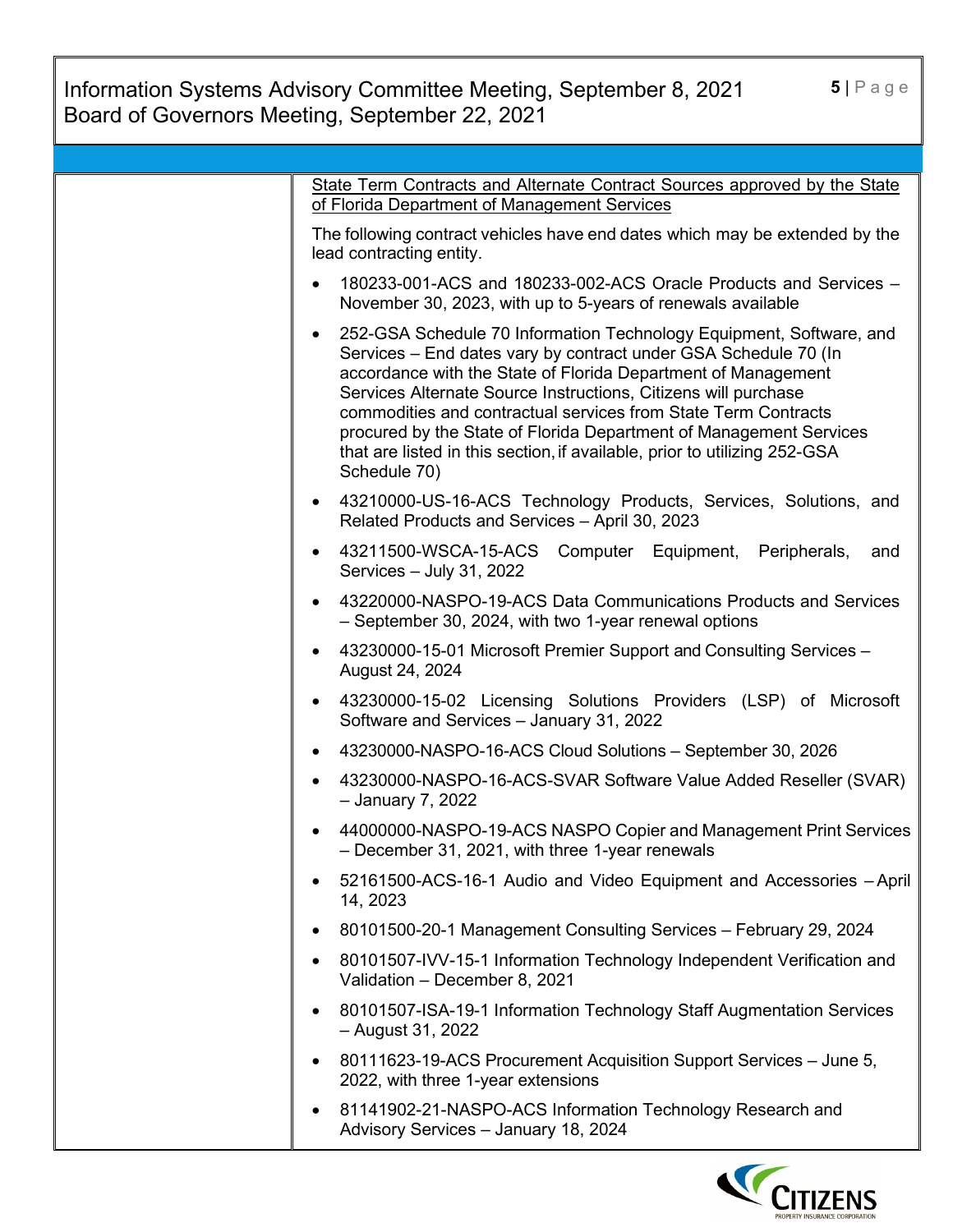|                           | Information Systems Advisory Committee Meeting, September 8, 2021<br>Board of Governors Meeting, September 22, 2021                                                                                                                                                                                                                                                                                                                                                               | $6 P$ age                  |
|---------------------------|-----------------------------------------------------------------------------------------------------------------------------------------------------------------------------------------------------------------------------------------------------------------------------------------------------------------------------------------------------------------------------------------------------------------------------------------------------------------------------------|----------------------------|
|                           |                                                                                                                                                                                                                                                                                                                                                                                                                                                                                   |                            |
|                           | 81141902-VITA-18-ACS Information Technology Research and Advisory<br>Services - March 13, 2022, with three 1-year renewal options                                                                                                                                                                                                                                                                                                                                                 |                            |
|                           | 90121702-20-ACS On-Demand Remote Interpreting And Document<br>$\bullet$<br>Translation - November 3, 2021                                                                                                                                                                                                                                                                                                                                                                         |                            |
|                           | SUNCOM Voice, Data, Wiring and Cabling, and Conference Services<br>$\bullet$<br>(products and services provided to Citizens through the Florida Division of<br>State Technology) - Because the vendor is a state agency, no end applies<br>to this contract source                                                                                                                                                                                                                |                            |
| <b>Budgeted Item</b>      | $\boxtimes$ Yes                                                                                                                                                                                                                                                                                                                                                                                                                                                                   |                            |
|                           | $\square$ No                                                                                                                                                                                                                                                                                                                                                                                                                                                                      |                            |
|                           | Funding for the requested technology infrastructure and related services, software<br>and related services, and professional and staff augmentation services in the<br>amount of \$13,417,878 will be included in the upcoming 2022 budget request that<br>will be submitted to the Board for approval in December 2021. For purchases<br>having a contract term extending beyond 2021, funding for subsequent contract<br>years will be budgeted in the appropriate budget year. |                            |
| <b>Procurement Method</b> | Consistent with Citizens' Purchasing Policy and state procurement laws, State<br>Term Contracts and Alternate Contract Sources approved by the State of Florida<br>Department of Management Services ("DMS Approved Contract Sources") may<br>be utilized by Citizens. The referenced Citizens-procured contracts were originally<br>approved by the Board in 2011 and were procured consistent with the laws,<br>policies and procedures in effect at the time.                  |                            |
| <b>Contract Amount</b>    | The projected contract spend by category is summarized below. In order to be in<br>a position to negotiate more advantageous pricing, longer term purchases that<br>would result in reduced costs and more advantageous terms have been included<br>in the total cost where appropriate. The estimated category amounts below may<br>be adjusted within the overall Action Item spend authority for changes in business<br>needs or priorities.                                   |                            |
|                           | <b>Summary Contract Spend by Category</b>                                                                                                                                                                                                                                                                                                                                                                                                                                         |                            |
|                           | Infrastructure<br>Software                                                                                                                                                                                                                                                                                                                                                                                                                                                        | \$4,955,926                |
|                           | <b>Professional and Staff Augmentation Services</b>                                                                                                                                                                                                                                                                                                                                                                                                                               | \$9,132,134<br>\$3,144,497 |
|                           | <b>TOTAL</b>                                                                                                                                                                                                                                                                                                                                                                                                                                                                      | \$17,232,557               |
|                           | Infrastructure<br>Expenditures under the Infrastructure spend category will utilize<br>Approved Contract Sources listed below. At the time of expenditure, Citizens staff<br>will select the below contract that provides the best value and meets the business<br>needs of Citizens.                                                                                                                                                                                             | the DMS                    |
|                           | 180233-001-ACS and 180233-002-ACS Oracle Products and Services                                                                                                                                                                                                                                                                                                                                                                                                                    |                            |

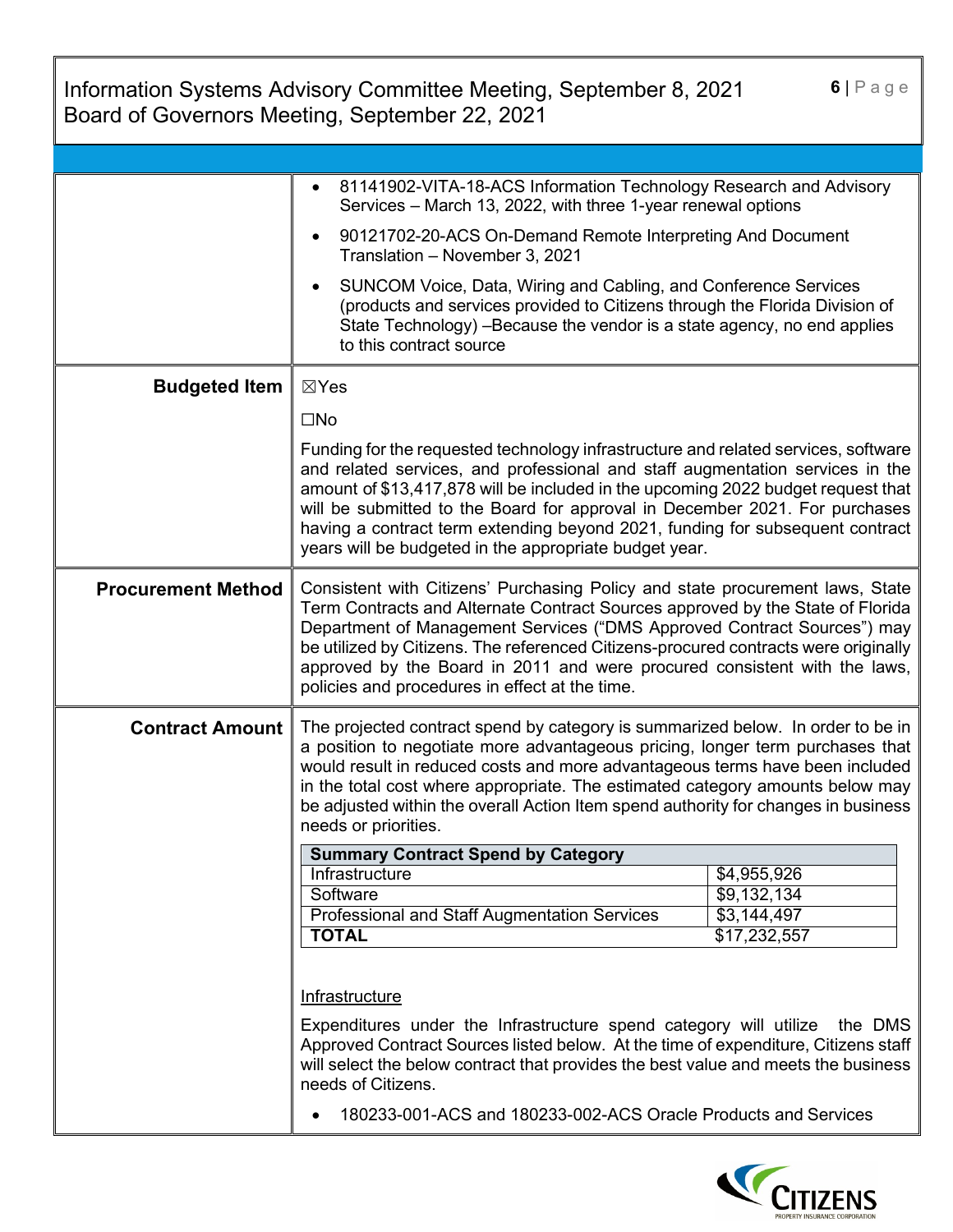| $7   P$ age<br>Information Systems Advisory Committee Meeting, September 8, 2021<br>Board of Governors Meeting, September 22, 2021 |                                                                                                                                                                                                                                                                                                                                                                                                                                                                                                                                                                                                                                                                                                                                             |  |  |
|------------------------------------------------------------------------------------------------------------------------------------|---------------------------------------------------------------------------------------------------------------------------------------------------------------------------------------------------------------------------------------------------------------------------------------------------------------------------------------------------------------------------------------------------------------------------------------------------------------------------------------------------------------------------------------------------------------------------------------------------------------------------------------------------------------------------------------------------------------------------------------------|--|--|
|                                                                                                                                    |                                                                                                                                                                                                                                                                                                                                                                                                                                                                                                                                                                                                                                                                                                                                             |  |  |
|                                                                                                                                    | 252-GSA Schedule 70 Information Technology Equipment, Software, and<br><b>Services</b>                                                                                                                                                                                                                                                                                                                                                                                                                                                                                                                                                                                                                                                      |  |  |
|                                                                                                                                    | 43210000-US-16-ACS Technology Products, Services, Solutions, and<br><b>Related Products and Services</b>                                                                                                                                                                                                                                                                                                                                                                                                                                                                                                                                                                                                                                    |  |  |
|                                                                                                                                    | 43211500-WSCA-15-ACS Computer Equipment, Peripherals, and<br><b>Services</b>                                                                                                                                                                                                                                                                                                                                                                                                                                                                                                                                                                                                                                                                |  |  |
|                                                                                                                                    | 43220000-NASPO-19-ACS Data Communications Products and Services                                                                                                                                                                                                                                                                                                                                                                                                                                                                                                                                                                                                                                                                             |  |  |
|                                                                                                                                    | 44000000-NASPO-19-ACS NASPO Copier and Management Print<br><b>Services</b>                                                                                                                                                                                                                                                                                                                                                                                                                                                                                                                                                                                                                                                                  |  |  |
|                                                                                                                                    | 52161500-ACS-16-1 Audio and Video Equipment and Accessories                                                                                                                                                                                                                                                                                                                                                                                                                                                                                                                                                                                                                                                                                 |  |  |
|                                                                                                                                    | SUNCOM Voice, Data, Wiring and Cabling, and Conference Services<br>٠                                                                                                                                                                                                                                                                                                                                                                                                                                                                                                                                                                                                                                                                        |  |  |
|                                                                                                                                    | The estimated contract spend for the Infrastructure spend category is \$4,955,926.<br>Of that amount, estimates of projected material expenditures for infrastructure and<br>related services include: \$2,793,295 for telecommunications needs (such as data<br>circuits, telephone and long distance, mobile voice and data services, on-demand<br>conferencing, and adjuster voice-mail boxes); \$1,113,969 for hardware service<br>and maintenance needs, including those at the data center, \$312,475 for a<br>research and advisory services subscription; and, \$111,771 for operations and<br>maintenance needs such as data center electrical maintenance, equipment<br>transport services, and field service vehicle resiliency. |  |  |
|                                                                                                                                    | Software                                                                                                                                                                                                                                                                                                                                                                                                                                                                                                                                                                                                                                                                                                                                    |  |  |
|                                                                                                                                    | Expenditures under the Software spend category will utilize the Citizens<br>Procured Contracts and DMS Approved Contract Sources listed below. At the<br>time of expenditure, Citizens staff will select the below contract that provides the<br>best value and meets the business needs of Citizens.                                                                                                                                                                                                                                                                                                                                                                                                                                       |  |  |
|                                                                                                                                    | 11-09-0131-01 Software License Agreement with Guidewire (Citizens-<br>procured contract)                                                                                                                                                                                                                                                                                                                                                                                                                                                                                                                                                                                                                                                    |  |  |
|                                                                                                                                    | 180233-001-ACS and 180233-002-ACS Oracle Products and Services                                                                                                                                                                                                                                                                                                                                                                                                                                                                                                                                                                                                                                                                              |  |  |
|                                                                                                                                    | 252-GSA Schedule 70 Information Technology Equipment, Software, and<br><b>Services</b>                                                                                                                                                                                                                                                                                                                                                                                                                                                                                                                                                                                                                                                      |  |  |
|                                                                                                                                    | 43210000-US-16-ACS Technology Products, Services, Solutions, and<br><b>Related Products and Services</b>                                                                                                                                                                                                                                                                                                                                                                                                                                                                                                                                                                                                                                    |  |  |
|                                                                                                                                    | 43211500-WSCA-15-ACS Computer Equipment, Peripherals, and<br>Services                                                                                                                                                                                                                                                                                                                                                                                                                                                                                                                                                                                                                                                                       |  |  |
|                                                                                                                                    | 43220000-NASPO-19-ACS Data Communications Products and Services                                                                                                                                                                                                                                                                                                                                                                                                                                                                                                                                                                                                                                                                             |  |  |
|                                                                                                                                    | 43230000-15-01 Microsoft Premier Support and Consulting Services                                                                                                                                                                                                                                                                                                                                                                                                                                                                                                                                                                                                                                                                            |  |  |
|                                                                                                                                    | 43230000-15-02 Licensing Solutions Providers (LSP) of Microsoft<br><b>Software and Services</b>                                                                                                                                                                                                                                                                                                                                                                                                                                                                                                                                                                                                                                             |  |  |

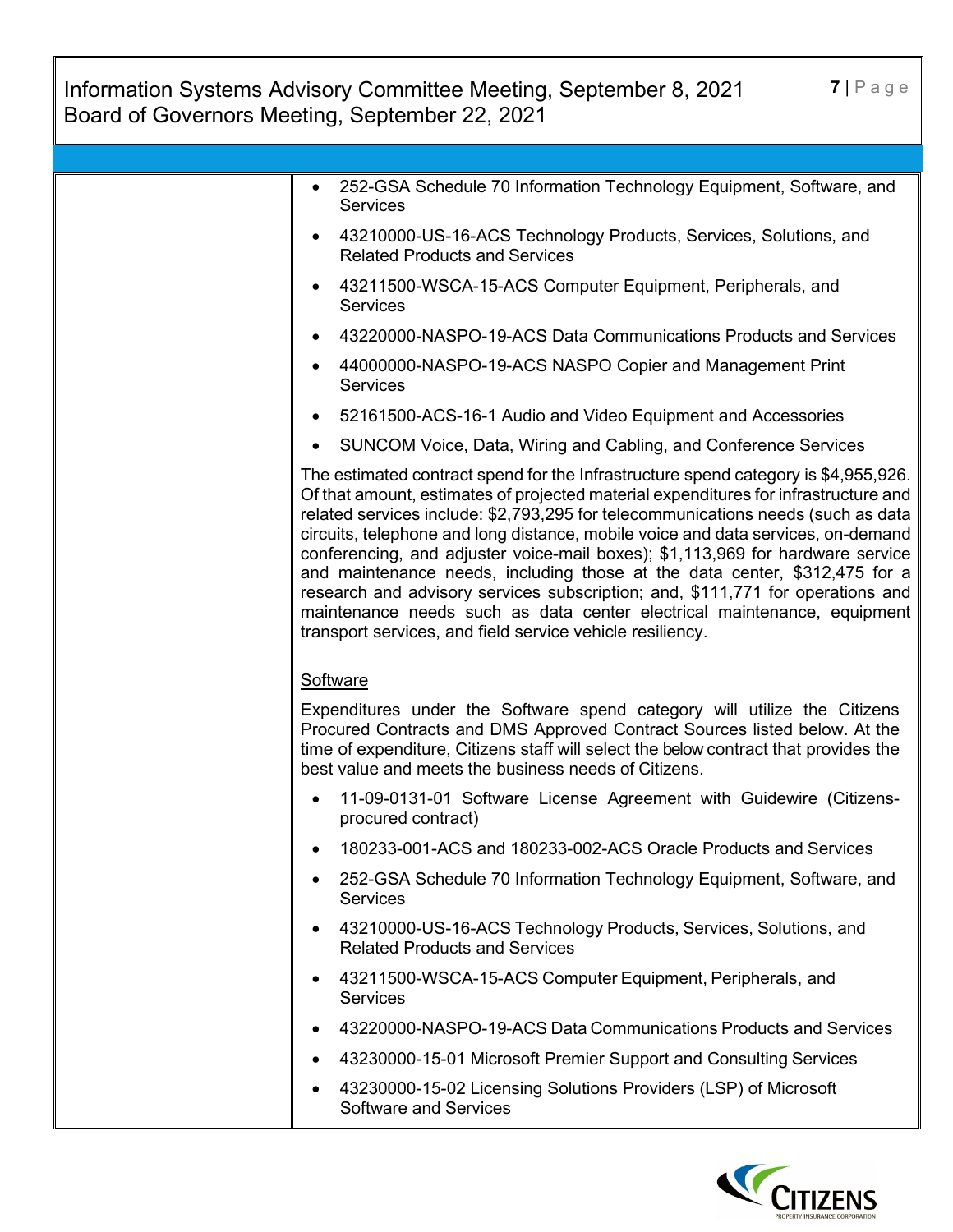| 8 Page<br>Information Systems Advisory Committee Meeting, September 8, 2021<br>Board of Governors Meeting, September 22, 2021 |                                                                                                                                                                                                                                                                                                                                                                                                                                                                                                                                                                           |  |  |
|-------------------------------------------------------------------------------------------------------------------------------|---------------------------------------------------------------------------------------------------------------------------------------------------------------------------------------------------------------------------------------------------------------------------------------------------------------------------------------------------------------------------------------------------------------------------------------------------------------------------------------------------------------------------------------------------------------------------|--|--|
|                                                                                                                               |                                                                                                                                                                                                                                                                                                                                                                                                                                                                                                                                                                           |  |  |
|                                                                                                                               | 43230000-NASPO-16-ACS Cloud Solutions                                                                                                                                                                                                                                                                                                                                                                                                                                                                                                                                     |  |  |
|                                                                                                                               | 43230000-NASPO-16-ACS-SVAR Software Value Added Reseller<br>(SVAR)                                                                                                                                                                                                                                                                                                                                                                                                                                                                                                        |  |  |
|                                                                                                                               | 44000000-NASPO-19-ACS NASPO Copier and Management Print<br><b>Services</b>                                                                                                                                                                                                                                                                                                                                                                                                                                                                                                |  |  |
|                                                                                                                               | 52161500-ACS-16-1 Audio and Video Equipment and Accessories                                                                                                                                                                                                                                                                                                                                                                                                                                                                                                               |  |  |
|                                                                                                                               | SUNCOM Voice, Data, Wiring and Cabling, and Conference Services                                                                                                                                                                                                                                                                                                                                                                                                                                                                                                           |  |  |
|                                                                                                                               | The estimated contract spend for the Software spend category is \$9,132,134. Of<br>that amount, estimates of projected material expenditures for software (including<br>cloud services), maintenance, and support include: \$5,510,066 for data center<br>(including Microsoft enterprise application, scheduling software, technical support<br>services, and backup and recovery); \$3,094,018 for enterprise applications (such<br>as document intake, Java support, video platform, and application server and<br>database); and, \$409,760 for information security. |  |  |
|                                                                                                                               | <b>Professional and Staff Augmentation Services</b>                                                                                                                                                                                                                                                                                                                                                                                                                                                                                                                       |  |  |
|                                                                                                                               | Expenditures under the Professional and Staff Augmentation Services spend<br>category (which includes contingent workers) will utilize the Citizens-procured<br>Contracts and DMS Approved Contract Sources listed below. At the time of<br>expenditure, Citizens staff will select the below contract that provides the best<br>value and meets the business needs of Citizens.                                                                                                                                                                                          |  |  |
|                                                                                                                               | 11-09-0131-02 Consulting Services Agreement with Guidewire (Citizens-<br>procured contract)                                                                                                                                                                                                                                                                                                                                                                                                                                                                               |  |  |
|                                                                                                                               | 15-15-0019-01 through 15-15-0019-24 Contingent Staffing Services<br>(Citizens-procured contracts)                                                                                                                                                                                                                                                                                                                                                                                                                                                                         |  |  |
|                                                                                                                               | 252-GSA Schedule 70 Information Technology Equipment, Software, and<br><b>Services</b>                                                                                                                                                                                                                                                                                                                                                                                                                                                                                    |  |  |
|                                                                                                                               | 43210000-US-16-ACS Technology Products, Services, Solutions, and<br><b>Related Products and Services</b>                                                                                                                                                                                                                                                                                                                                                                                                                                                                  |  |  |
|                                                                                                                               | 43211500-WSCA-15-ACS Computer Equipment, Peripherals, and<br><b>Services</b>                                                                                                                                                                                                                                                                                                                                                                                                                                                                                              |  |  |
|                                                                                                                               | 43220000-NASPO-19-ACS Data Communications Products and Services<br>$\bullet$                                                                                                                                                                                                                                                                                                                                                                                                                                                                                              |  |  |
|                                                                                                                               | 43230000-15-01 Microsoft Premier Support and Consulting Services                                                                                                                                                                                                                                                                                                                                                                                                                                                                                                          |  |  |
|                                                                                                                               | 43230000-15-02 Licensing Solutions Providers (LSP) of Microsoft<br>٠<br><b>Software and Services</b>                                                                                                                                                                                                                                                                                                                                                                                                                                                                      |  |  |
|                                                                                                                               | 43230000-NASPO-16-ACS Cloud Solutions<br>$\bullet$                                                                                                                                                                                                                                                                                                                                                                                                                                                                                                                        |  |  |
|                                                                                                                               | 43230000-NASPO-16-ACS-SVAR Software Value Added Reseller<br>(SVAR)                                                                                                                                                                                                                                                                                                                                                                                                                                                                                                        |  |  |
|                                                                                                                               |                                                                                                                                                                                                                                                                                                                                                                                                                                                                                                                                                                           |  |  |

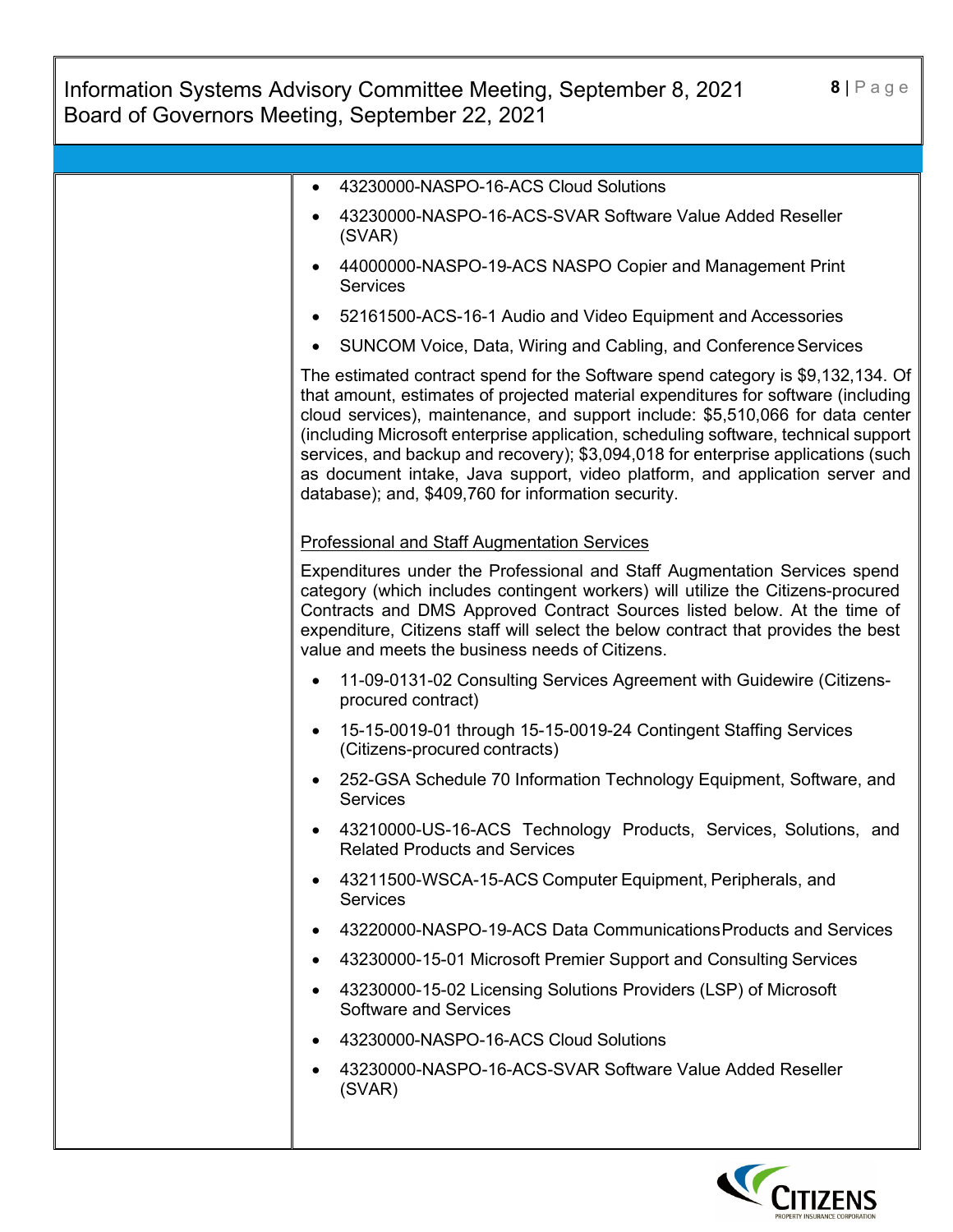| Information Systems Advisory Committee Meeting, September 8, 2021<br>Board of Governors Meeting, September 22, 2021                                                                                                                                                                                                                                                                                                                                                                                                                                                 |               |          | $9   P \text{age}$                                     |
|---------------------------------------------------------------------------------------------------------------------------------------------------------------------------------------------------------------------------------------------------------------------------------------------------------------------------------------------------------------------------------------------------------------------------------------------------------------------------------------------------------------------------------------------------------------------|---------------|----------|--------------------------------------------------------|
|                                                                                                                                                                                                                                                                                                                                                                                                                                                                                                                                                                     |               |          |                                                        |
| 44000000-NASPO-19-ACS NASPO Copier and Management Print<br><b>Services</b>                                                                                                                                                                                                                                                                                                                                                                                                                                                                                          |               |          |                                                        |
| 52161500-ACS-16-1 Audio and Video Equipment and Accessories                                                                                                                                                                                                                                                                                                                                                                                                                                                                                                         |               |          |                                                        |
| 80101500-20-1 Management Consulting Services                                                                                                                                                                                                                                                                                                                                                                                                                                                                                                                        |               |          |                                                        |
| 80101507-IVV-15-1 Information Technology Independent Verification and<br>Validation                                                                                                                                                                                                                                                                                                                                                                                                                                                                                 |               |          |                                                        |
| 80101507-ISA-19-1 Information Technology Staff Augmentation Services                                                                                                                                                                                                                                                                                                                                                                                                                                                                                                |               |          |                                                        |
| 80111623-19-ACS Procurement Acquisition Support Services                                                                                                                                                                                                                                                                                                                                                                                                                                                                                                            |               |          |                                                        |
| 81141902-21-NASPO-ACS Information Technology Research and<br><b>Advisory Services</b>                                                                                                                                                                                                                                                                                                                                                                                                                                                                               |               |          |                                                        |
| 81141902-VITA-18-ACS Information Technology Research and Advisory<br><b>Services</b>                                                                                                                                                                                                                                                                                                                                                                                                                                                                                |               |          |                                                        |
| 90121702-20-ACS On-Demand Remote Interpreting and Document<br>Translation                                                                                                                                                                                                                                                                                                                                                                                                                                                                                           |               |          |                                                        |
| SUNCOM Voice, Data, Wiring and Cabling, and Conference Services                                                                                                                                                                                                                                                                                                                                                                                                                                                                                                     |               |          |                                                        |
| The estimated contract spend for the Professional and Staff Augmentation<br>Services spend category is \$3,144,497. Of that amount, estimates of projected<br>material expenditures include: \$1,294,961 for staff augmentation services<br>(such as application development, identity and access management, and quality<br>system support); \$963,040 for information security; and, \$780,000 for enterprise<br>applications (such as enterprise resource planning managed services, Microsoft<br>professional services, and enterprise architecture consulting. |               |          |                                                        |
| As a summary, the table below illustrates which contract vehicles are anticipated<br>to be utilized by spend category.                                                                                                                                                                                                                                                                                                                                                                                                                                              |               |          |                                                        |
|                                                                                                                                                                                                                                                                                                                                                                                                                                                                                                                                                                     |               |          |                                                        |
|                                                                                                                                                                                                                                                                                                                                                                                                                                                                                                                                                                     | nfrastructure | Software | <b>Staff Augmentation Services</b><br>Professional and |
| <b>Contract Number and Name</b>                                                                                                                                                                                                                                                                                                                                                                                                                                                                                                                                     |               |          |                                                        |
| 11-09-0131-01<br>Software License Agreement with Guidewire (Citizens-Procured Contract)                                                                                                                                                                                                                                                                                                                                                                                                                                                                             |               | ✓        |                                                        |
| 11-09-0131-02<br>Consulting Services Agreement with Guidewire (Citizens-Procured Contract)                                                                                                                                                                                                                                                                                                                                                                                                                                                                          |               |          | ✓                                                      |
| 15-15-0019-01 through 15-15-0019-24                                                                                                                                                                                                                                                                                                                                                                                                                                                                                                                                 |               |          | ✓                                                      |
| Citizens' Contingent Staffing Services (Citizens-Procured Contracts)<br>180233-001-ACS and 180233-002-ACS<br><b>Oracle Products and Services</b>                                                                                                                                                                                                                                                                                                                                                                                                                    | ✓             |          |                                                        |

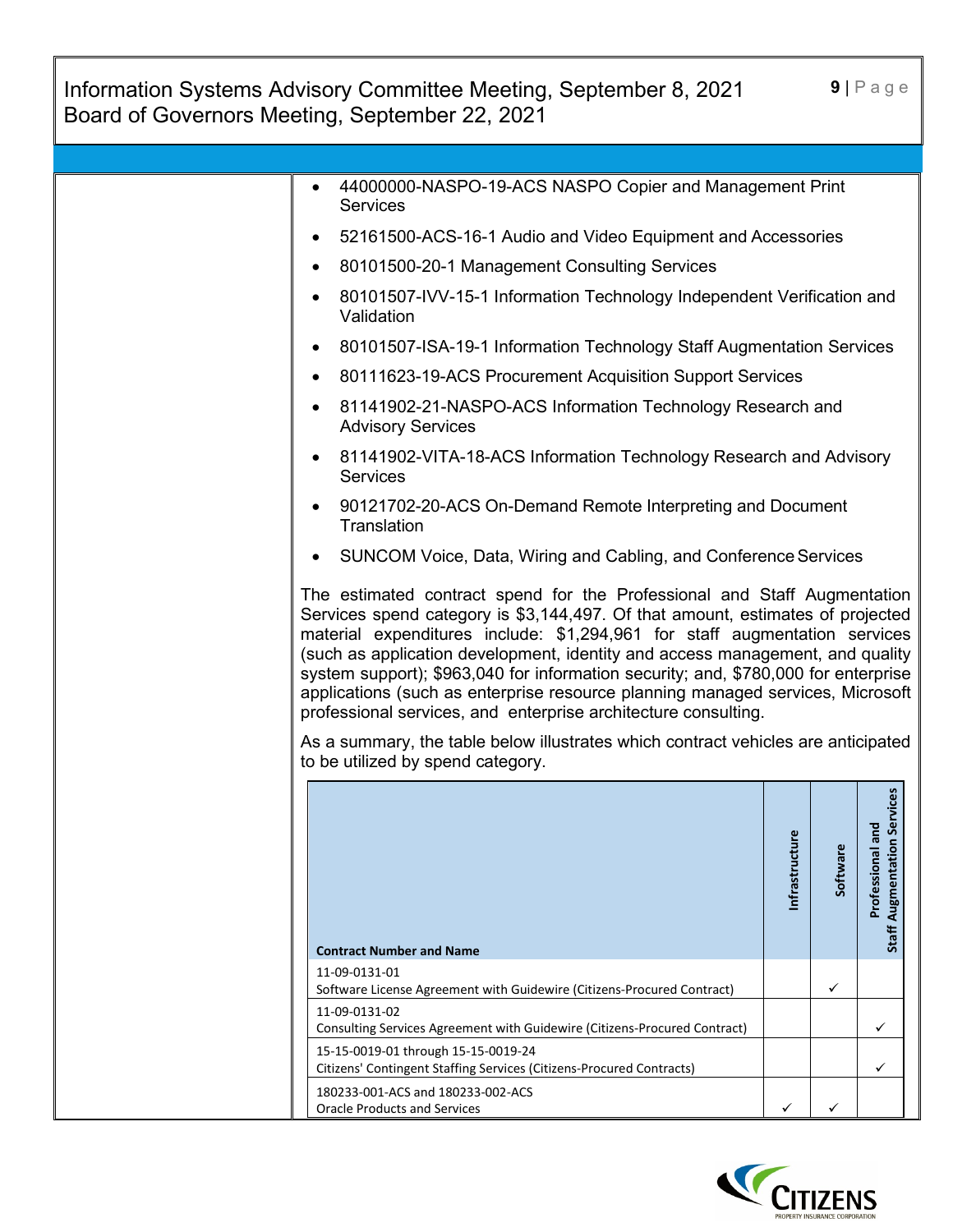### Information Systems Advisory Committee Meeting, September 8, 2021 Board of Governors Meeting, September 22, 2021

**10** | Page

|                       | 252-GSA Schedule 70<br>Information Technology Equipment, Software, and Services                                                                 | ✓ | ✓ | ✓ |
|-----------------------|-------------------------------------------------------------------------------------------------------------------------------------------------|---|---|---|
|                       | 43210000-US-16-ACS                                                                                                                              |   |   |   |
|                       | Technology Products, Services, Solutions, and Related Products and Services                                                                     | ✓ | ✓ | ✓ |
|                       | 43211500-WSCA-15-ACS                                                                                                                            |   |   |   |
|                       | Computer Equipment, Peripherals, and Services                                                                                                   | ✓ | ✓ | ✓ |
|                       | 43220000-NASPO-19-ACS                                                                                                                           |   |   |   |
|                       | Data Communications Products and Services                                                                                                       | ✓ | ✓ | ✓ |
|                       | 43230000-15-01<br>Microsoft Premier Support and Consulting Services                                                                             |   | ✓ | ✓ |
|                       |                                                                                                                                                 |   |   |   |
|                       | 43230000-15-02<br>Licensing Solutions Providers (LSP) of Microsoft Software and Services                                                        |   | ✓ | ✓ |
|                       | 43230000-NASPO-16-ACS                                                                                                                           |   |   |   |
|                       | <b>Cloud Services</b>                                                                                                                           |   | ✓ | ✓ |
|                       | 43230000-NASPO-16-ACS-SVAR                                                                                                                      |   |   |   |
|                       | Software Value Added Reseller (SVAR)                                                                                                            |   | ✓ | ✓ |
|                       | 44000000-NASPO-19-ACS                                                                                                                           |   |   |   |
|                       | NASPO Copier and Management Print Services                                                                                                      | ✓ | ✓ | ✓ |
|                       | 52161500-ACS-16-1                                                                                                                               |   |   |   |
|                       | Audio and Video Equipment and Accessories                                                                                                       | ✓ | ✓ | ✓ |
|                       | 80101500-20-1<br><b>Management Consulting Services</b>                                                                                          |   |   | ✓ |
|                       | 80101507-IVV-15-1                                                                                                                               |   |   |   |
|                       | Information Technology Independent Verification and Validation                                                                                  |   |   | ✓ |
|                       | 80101507-ISA-19-1                                                                                                                               |   |   |   |
|                       | <b>Information Technology Staff Augmentation Services</b>                                                                                       |   |   | ✓ |
|                       | 80111623-19-ACS                                                                                                                                 |   |   | ✓ |
|                       | <b>Procurement Acquisition Support Services</b><br>81141902-21-NASPO-ACS                                                                        |   |   |   |
|                       | Information Technology Research and Advisory Services                                                                                           |   |   | ✓ |
|                       | 81141902-VITA-18-ACS                                                                                                                            |   |   |   |
|                       | Information Technology Research and Advisory Services                                                                                           |   |   | ✓ |
|                       | 90121702-20-ACS                                                                                                                                 |   |   |   |
|                       | On-Demand Remote Interpreting and Document Translation                                                                                          |   |   |   |
|                       | <b>SUNCOM (State Term Contract)</b>                                                                                                             |   |   |   |
|                       | Voice, Data, Wiring and Cabling, and Conference Services                                                                                        | ✓ |   |   |
| <b>Contract Terms</b> | Software License Agreement with Guidewire has a term of July 21, 2011 -<br>$\bullet$<br>July 20, 2022, with nine 1-year renewals                |   |   |   |
|                       | Consulting Services Agreement with Guidewire has a term of July 21, 2011 -<br>$\bullet$<br>July 20, 2023, with one 3-year renewal               |   |   |   |
|                       | Citizens' Contingent Staffing Services Contracts have a term of December 21,<br>$\bullet$<br>2015 – December 20, 2023, with two 1-year renewals |   |   |   |
|                       | DMS Approved Contract Sources have varying terms as described in the<br>٠<br>Contract ID section above                                          |   |   |   |